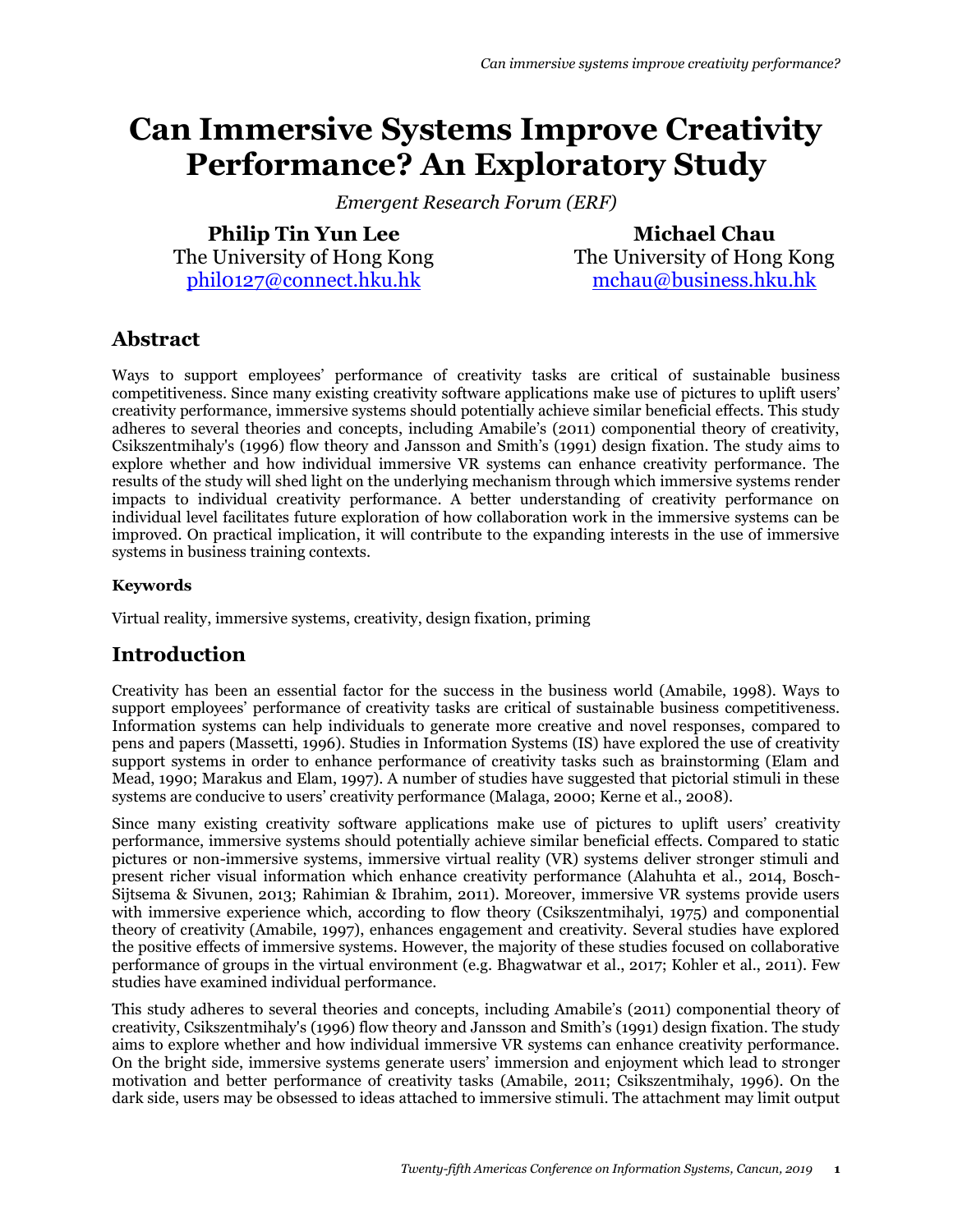quality of creative ideas (Jansson & Smith, 1991; Youmans, 2011). Two dimensions are therefore used to measure creativity performance: the breadth of ideas and the depth of ideas. By the breadth of ideas, it refers to the number of topics generated. By the depth of ideas, it means the persistence made in each topic. It is measured by the average number of ideas in each topic (Bhagwatwar et al., 2017; De Dreu et al., 2008; Nijstad et al., 2010). The results of the study will shed light on the underlying mechanism through which immersive systems render impacts to individual creativity performance. A better understanding of creativity performance on individual level facilitates future exploration of how collaboration work in the immersive systems can be improved. On practical implication, it will contribute to the expanding interests in the use of immersive systems in business contexts. The affordability of immersive system instruments offers an economical way to improve workers' creativity performance.

# **Theoretical Background and Hypotheses**

#### **Design Fixation**

Design fixation is defined as "a blind adherence to a set of concepts limiting the output of conceptual design" (Jansson & Smith, 1991, p.3). It is "an obstacle, often self-imposed by the problem-solver, which blocks successful completion of a problem" (p.4). Compared to long-term functional fixedness (Maier, 1931), design fixation is induced by situations (Luchins & Luchins, 1959). When a possible solution is shown to problem solvers, design fixation may occur and inhibit the problem solvers from thinking to concepts that are not shown in the solution. Some studies in IS have indicated the possible inhibiting effect of prior examples (e.g. Cheung et al., 2008). Thus, in this study, the creativity performance is measured by two dimensions, namely the breadth of ideas and the depth of ideas. Particularly, the former one emphasizes on the inhibiting effect of design fixation. If the effect of design fixation is strong, the breadth of ideas should be low.

#### **Componential Theory of Creativity**

The Componential Theory of Creativity, proposed by Amabile (1997), sheds light on the drivers of individual creativity. The theory assumes that every reasonable person should be able to achieve some creative work in somewhere and at sometime. According to the theory, three main components of individuals, namely expertise, creative-thinking skill and intrinsic task motivation, are necessary for creativity. Expertise and creative-thinking skill determine the creativity ability of an individual, whereas intrinsic task motivation determines the intention of an individual on a particular creativity task. Amabile (1997) further argued that strong intrinsic motivation sometime can compensate a deficiency of creativity ability. The environment can help foster intrinsic motivation of an individual. Thus, we hypothesized that:

H1 (a): People who have stronger task motivation will perform better in the breath of ideas.

H1 (b): People who have stronger task motivation will perform better in the depth of ideas.

#### **Flow Theory**

Various studies have demonstrated that flow experience fosters individuals' motivation in activities (Csikszentmihalyi, 1975). However, there is apparently no strong consensus on the full set of well-defined constructs of flow experience (Koufaris, 2002; Agarwal & Karahanna, 2000). Some researchers considered immersion and enjoyment as the most consistent and common constructs to measure flow experience among the relevant studies (Zaman et al., 2010). In the context of creativity, Csikszentmihaly (1996) further noted that the work of creativity starts with a period of preparation when people get immersed into problem sets. The immersion into the problem sets then leads to flow experience and strengthens intrinsic motivation in creatively solving the problem sets.

Immersive systems immerse users into the virtual environment. Users can observe the surroundings in the virtual environment as if they did in the real environment, and can acquire relevant information from the surroundings for creativity problem solving. Empirical studies have showed that immersive systems provide users with more persistent immersive experiences than traditional creativity support systems (e.g. Koutsabasis et al., 2012; Suh & Lee, 2005). Therefore, we posited that:

H2: People who have higher immersion will have stronger task motivation.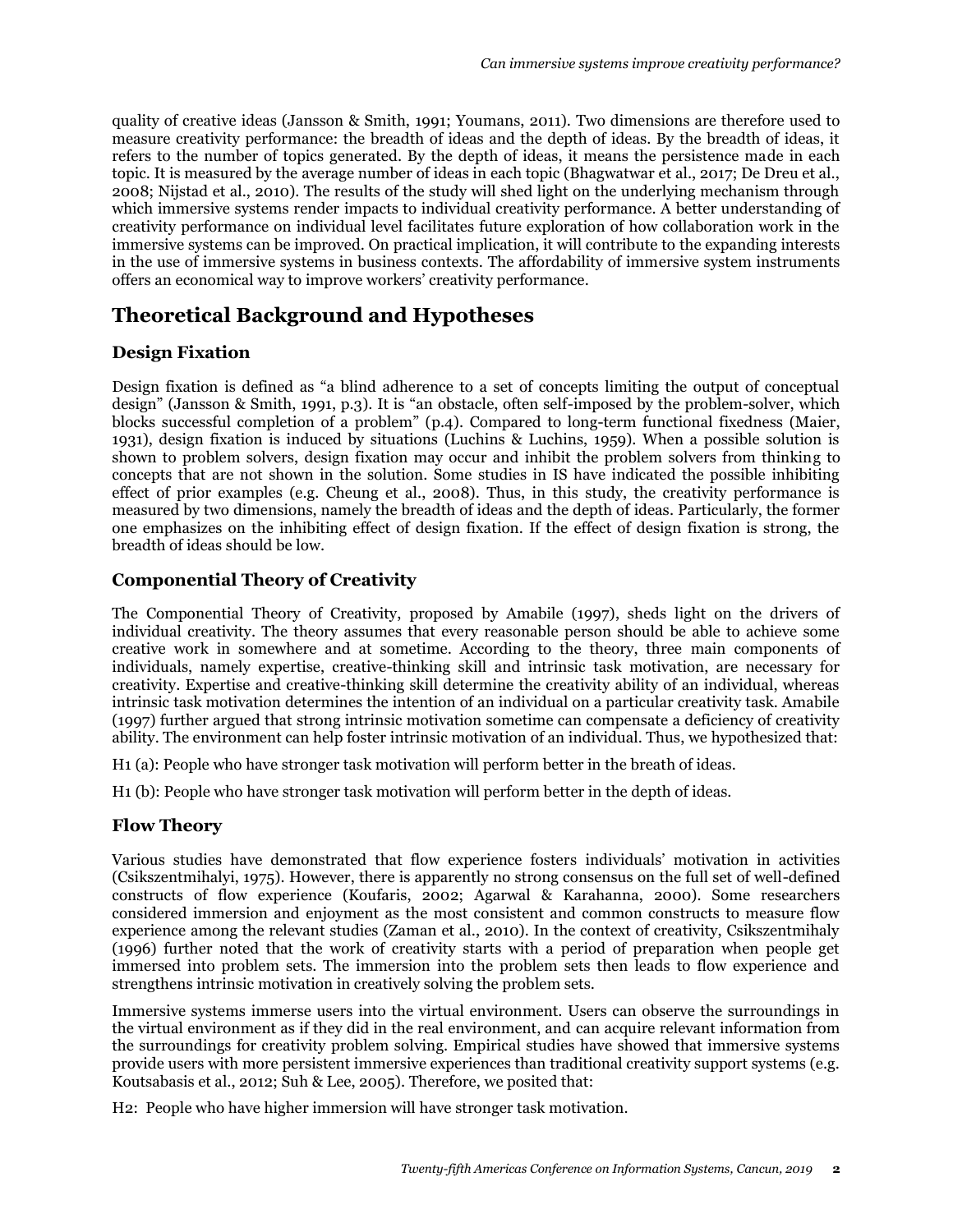H3 (a): Immersive systems lead to stronger users' immersion, compared to non-immersive systems.

The flow theory suggested that enjoyable flow experience leads to stronger intrinsic motivation (Csikszentmihaly, 1996). Also, enjoyment derived from solving creativity task can lead to stronger intrinsic motivation (Amabile, 1988; Lepper et al. 1973; Deci 1971). The experience of immersive systems is of fun and enjoyment. Experience of immersive systems may render users recall past fun game-play experience (Grove & Williams, 1998). Some studies also showed that fun is generated by a virtual learning environment (Lau & Lee, 2015). Thus, we posited that:

H4: People who have higher enjoyment will have stronger task motivation.

H3 (b): Immersive systems lead to stronger users' enjoyment, compared to non-immersive systems.

#### **Priming**

Priming is defined as "the incidental activation of knowledge structures, such as trait concepts and stereotypes, by the current situational context" (Bargh et al., 1996, p. 230). The presence of an image is adequate to render priming effects. Bhagwatwar et al. (2017) suggested that priming effects of threedimensional subjects in the virtual environment enhances group performance of creativity. Task absorption and target concept activation mediate the priming effect in the virtual environment. Their items measuring task absorption shared high similarity with immersion and enjoyment. Target concept activation, on the other hand, leads to our suspicion of unintended effect of design fixation. The presence of the objects activates concepts in long-term memory and stimulates brainstorming, on one hand. The presence may inhibit people from thinking of solutions out of the concepts shown by the objects, on the other. We expect that a stronger immersion into the environment render a stronger priming effect. Yet, the priming effect should not affect the depth of ideas. We therefore posited that:

H5: The priming effect of immersive systems on breadth of ideas is mediated by immersion.

The proposed research model is as follows:



Figure 1: Research Model

## **Experimental Design and Methods**

Two hundred undergraduate students will be recruited to participate in the experimental study. They will receive monetary rewards after the study. Adapted from Dennis et al. (2013), the creativity task in the study is related to tourism promotion. Participants will be divided randomly into two groups. One group will use VR headsets to perform the task, whereas another group will use typical desktop computers to complete the task. The participants will first receive a document which describes a hypothetical scenario about tourism promotion. The description is as follows: People have been looking forward to trips to outer-space planets. Thanks to the technological advancement, the ticket costs to those planets now become more affordable. As a marketing officer in a travel agency which is specialized in outer-space tourism, you want to propose activities in which travelers can engage during the trips to the outer space. These activities should be as creative as possible. If not, customers can simply stay on the Earth.

A 360 (~2 minutes) video of the scenic landscapes of the Planet K will then be shown to the participants via VR headsets or typical screens of desktop computers. Following Dennis et al. (2013), the participants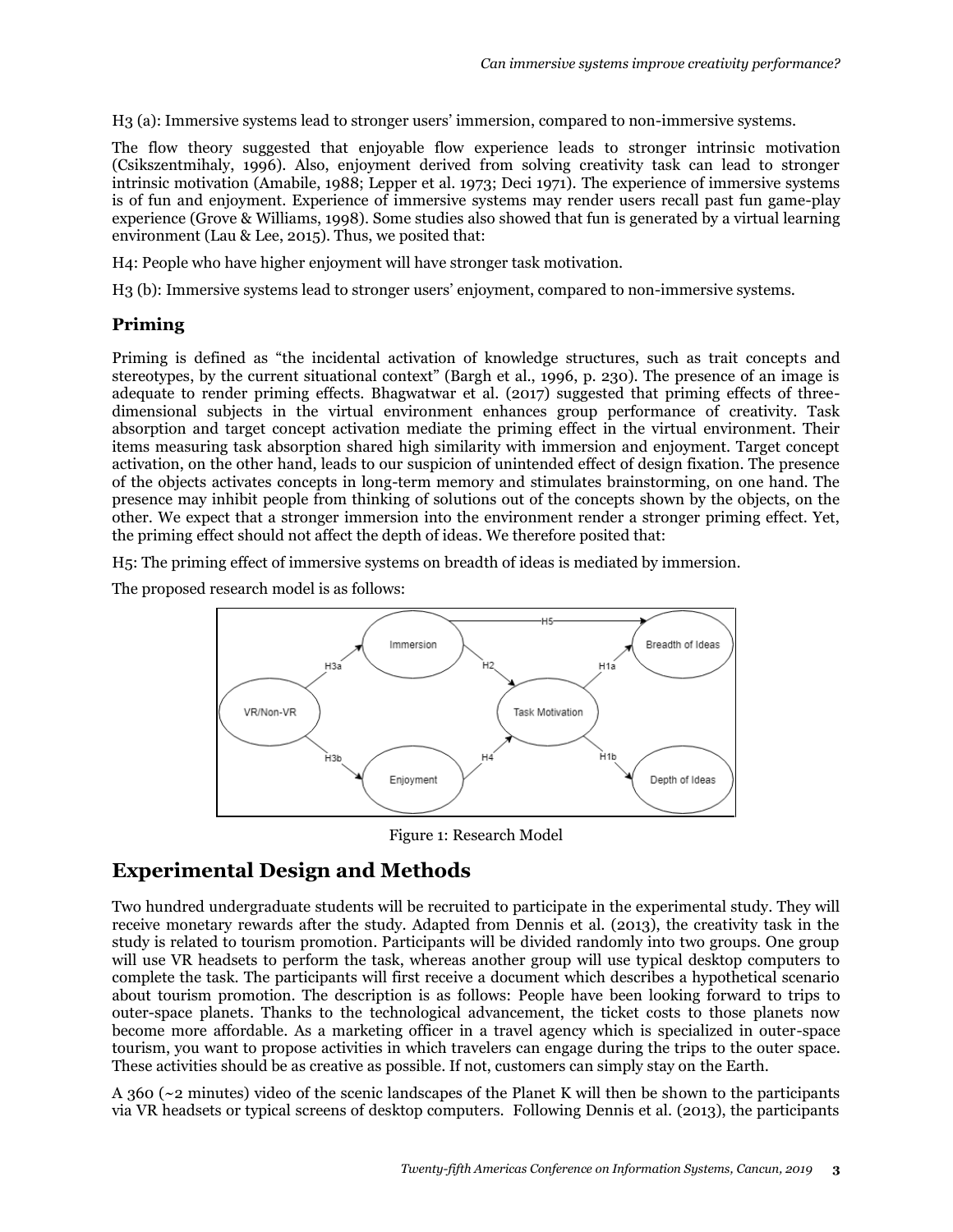will have 15 minutes to finish the creativity task. After the participants submit their work, they will be required to fill out questionnaires which measure their immersion, enjoyment, task motivation, and some other control variables such as their creative self-efficacy and ease of use. Questions are adapted from Agarwal and Karahanna (2000), Amabile (1983), Tierney and Farmer (2002) and Hender et al. (2002).

Since we aim not to validate the model but to explore the relationships among these constructs, the mediation effects will be analyzed by PLS-SEM (partial least squares structural equation modeling) approach (Hair, et al., 2017; Nitzi et al., 2016). Given the use of immersive systems (the construct) is observable and represented by a single item (i.e. whether participants use VR headsets  $= 1$ ; otherwise  $=$ 0), the binary item of the use of immersive systems is equivalent to a theoretically meaningful variable. The use of the binary variable is reasonable (Bodoff & Ho, 2016). Three criteria, namely the sample size, the convergent validity and the discriminant validity, will be checked to justify the use of PLS-SEM.

## **Discussion and Limitations**

There are several limitations of our study. First, the effect we observe will be short-term. Longitudinal study should be conducted to demonstrate the long-term effect. Moreover, immersive systems involve not only visual stimuli but also sound stimuli. Sound stimuli may affect telepresence which was shown to have strong correlation with immersion (Jelfs & Whitelock, 2000).

More recent papers, perhaps due to the emergence of the Internet, examined creativity support systems in the context of groups. This study shifts the focus back to the individual use of information systems. Many empirical studies have shown the positive impacts of immersive systems to creativity performance on group levels. If the effect of design fixation is found, this implies that group brainstorming may have a moderating effect on the relationship between immersive systems and creativity performance. The moderating effect will encourage further examination of how the reduction of design fixation on the individual level can facilitate creativity performance on the group level in immersive systems.

### **Acknowledgements**

This research is supported in part by the HKU Seed Funding for Basic Research (#104004856).

## **REFERENCES**

- Agarwal, R., and Karahanna, E. 2000. "Time flies when you're having fun: Cognitive absorption and beliefs about information technology usage," *MIS quarterly* (24:4), pp. 665-694.
- Amabile, T. M. 1983. "The social psychology of creativity: A componential conceptualization," *Journal of personality and social psychology*, 45(2), pp. 357-376.
- Amabile, T. M. 1988. "A model of creativity and innovation in organizations," *Research in organizational behavior*, *10*(1), pp. 123-167.
- Amabile, T. M. 1997. "Motivating creativity in organizations: On doing what you love and loving what you do, " *California management review*, *40*(1), pp. 39-58.
- Amabile, T. M. 1998. "*How to kill creativity* (Vol. 87)," Boston, MA: Harvard Business School Publishing.

Amabile, T. 2011. "*Componential theory of creativity*," Harvard Business School.

- Bargh, J. A., Chen, M., and Burrows, L. 1996. "Automaticity of social behavior: Direct effects of trait construct and stereotype activation on action," *Journal of personality and social psychology*, *71*(2), pp. 230-244.
- Bhagwatwar, A., Massey, A., and Dennis, A. 2017. "Contextual Priming and the Design of 3D Virtual Environments to Improve Group Ideation," *Information Systems Research* (*29*:1), pp. 169-185.
- Bodoff, D., and Ho, S. Y. 2016. "Partial Least Squares Structural Equation Modeling Approach for Analyzing a Model with a Binary Indicator as an Endogenous Variable," *Communication of AIS* (38), pp. 400-419.
- Bosch-Sijtsema, P. M., and Sivunen, A. 2013. "Professional virtual worlds supporting computer-mediated communication, collaboration, and training in geographically distributed contexts," *IEEE Transactions on Professional Communication* (56:2), pp. 160-175.
- Cheung, P. K., Chau, P. Y., and Au, A. K. 2008. "Does knowledge reuse make a creative person more creative?," *Decision Support Systems* (45:2), pp.219-227.